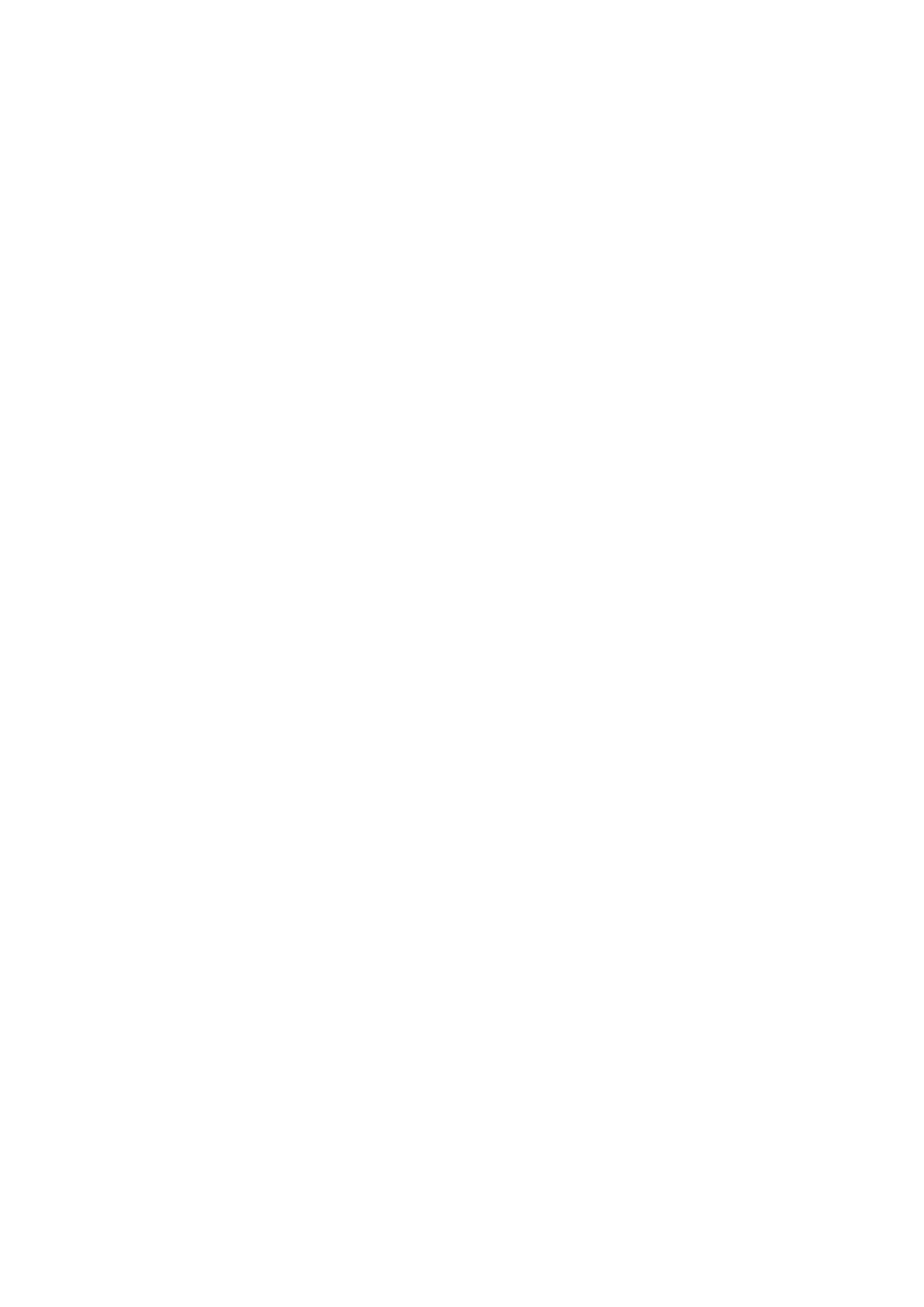# **TABLE OF CONTENTS 21 NOVEMBER 2019**

# **Business Page No.**

| 1. | <b>Meeting Conduct</b> |                                                      | 5 |
|----|------------------------|------------------------------------------------------|---|
|    |                        | 1.1 Chief Executive Officer                          | 5 |
|    |                        | 1.2 Apologies                                        | 5 |
|    |                        | 1.3 Address by Deputy Mayor                          | 5 |
|    |                        | 1.4 Declaration of Makara/Ohariu Board Members Elect | 5 |
|    |                        | 1.5 General Explanation by Chief Executive Officer   | 6 |
|    |                        |                                                      |   |
| 2. | <b>Reports</b>         |                                                      | 7 |
|    | 2.1                    | <b>Election of Chair and Deputy Chair</b>            | 7 |
|    |                        | 2.2 Setting of the First Ordinary Meeting            | 8 |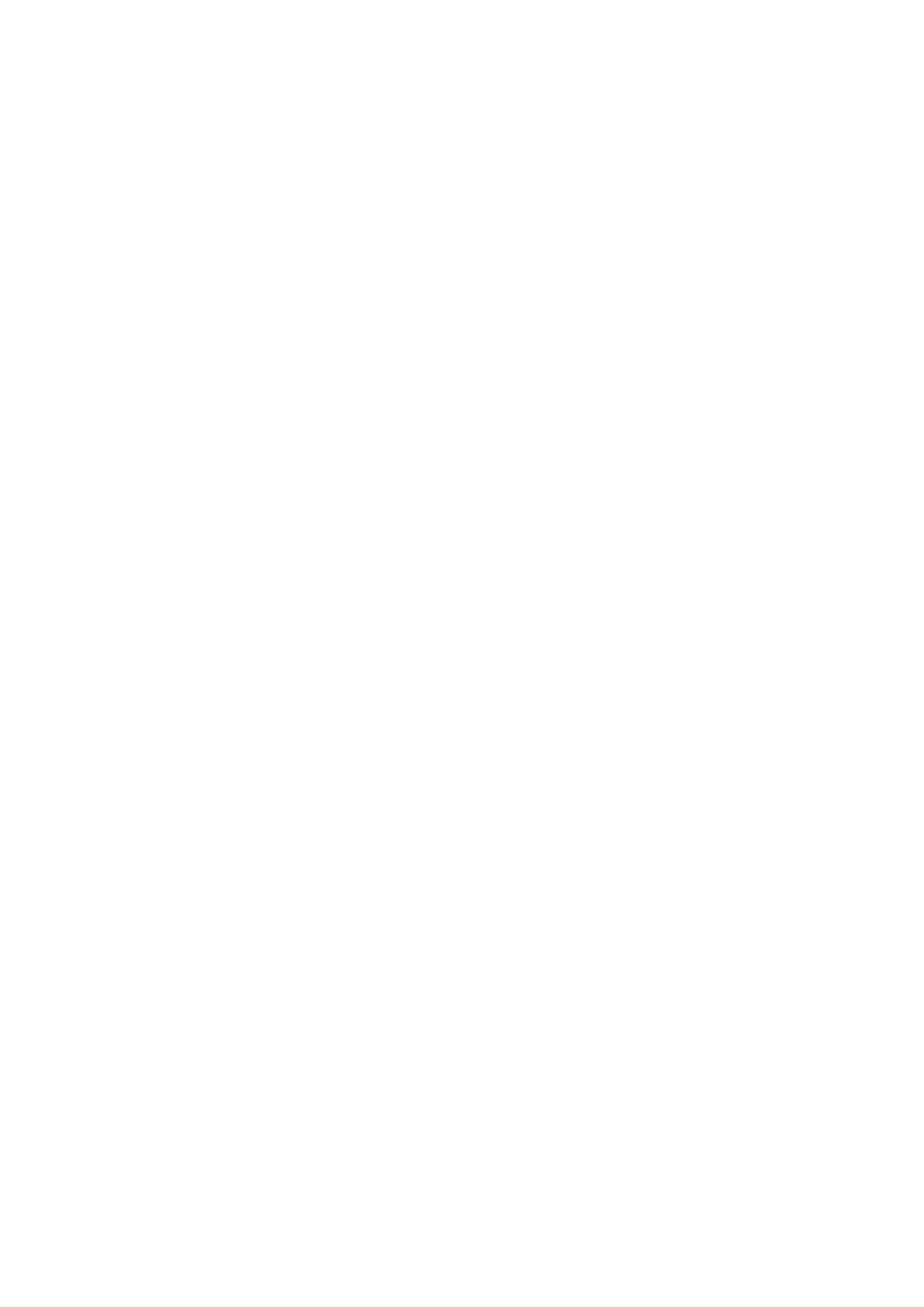# <span id="page-4-0"></span>**1 Meeting Conduct**

# <span id="page-4-1"></span>**1. 1 Chief Executive Officer**

The Chairperson opened the meeting at 6.00pm and welcomed those present.

The Makara school performers were thanked for their performance for this Makara/Ohariu Community Board meeting.

## <span id="page-4-2"></span>**1. 2 Apologies**

No apologies were received.

## <span id="page-4-3"></span>**1. 3 Address by Deputy Mayor**

The Deputy Mayor addressed the Makara/Ohariu Community Board members and congratulated the members on their successful election to the Makara/Ohariu Community Board.

# **1.4 Declaration by Makara/Ohariu Board Members Elect**

The Deputy Mayor invited the Makara/Ohariu Community Board members to come forward to make their declarations in the following order:

- **1.3.1** Declaration by John Apanowicz
- **1.3.2** Declaration by Christine Grace
- **1.3.3** Declaration by Darren Hoskins
- **1.3.4** Declaration by Chris Renner
- **1.3.5** Declaration by Wayne Rudd
- **1.3.6** Declaration by Hamish Todd

I, **[NAME**], declare that I will faithfully and impartially, and according to the best of my skill and judgment, execute and perform, in the best interests of the Mākara/Ohariu Community, the powers, authorities, and duties vested in, or imposed upon, me as a member of the **Mākara/Ohariu Community Board** of the Wellington City Council by virtue of the Local Government Act 2002, the Local Government Official Information and Meetings Act 1987, or any other act.

Ko au a **[NAME]**, Ko taku kupu tēnei. Ka tutuki i ahau, ki tāku e pono nei, ngā kawenga katoa hei painga mō te hapori o Mākara/Ohariu i runga i te mana kua riro mai i ahau, hei mema o Te Poari Hapori o Mākara/Ohariu, o te Kaunihera o Pōneke, i raro i te Ture Kāwanatanga ā-Rohe, rua mano mā rua, te Ture Pārongo, Huinga Ōkawa Kāwanatanga, kotahi mano, iwa rau, waru tekau mā whitu, me ētahi atu ture rānei.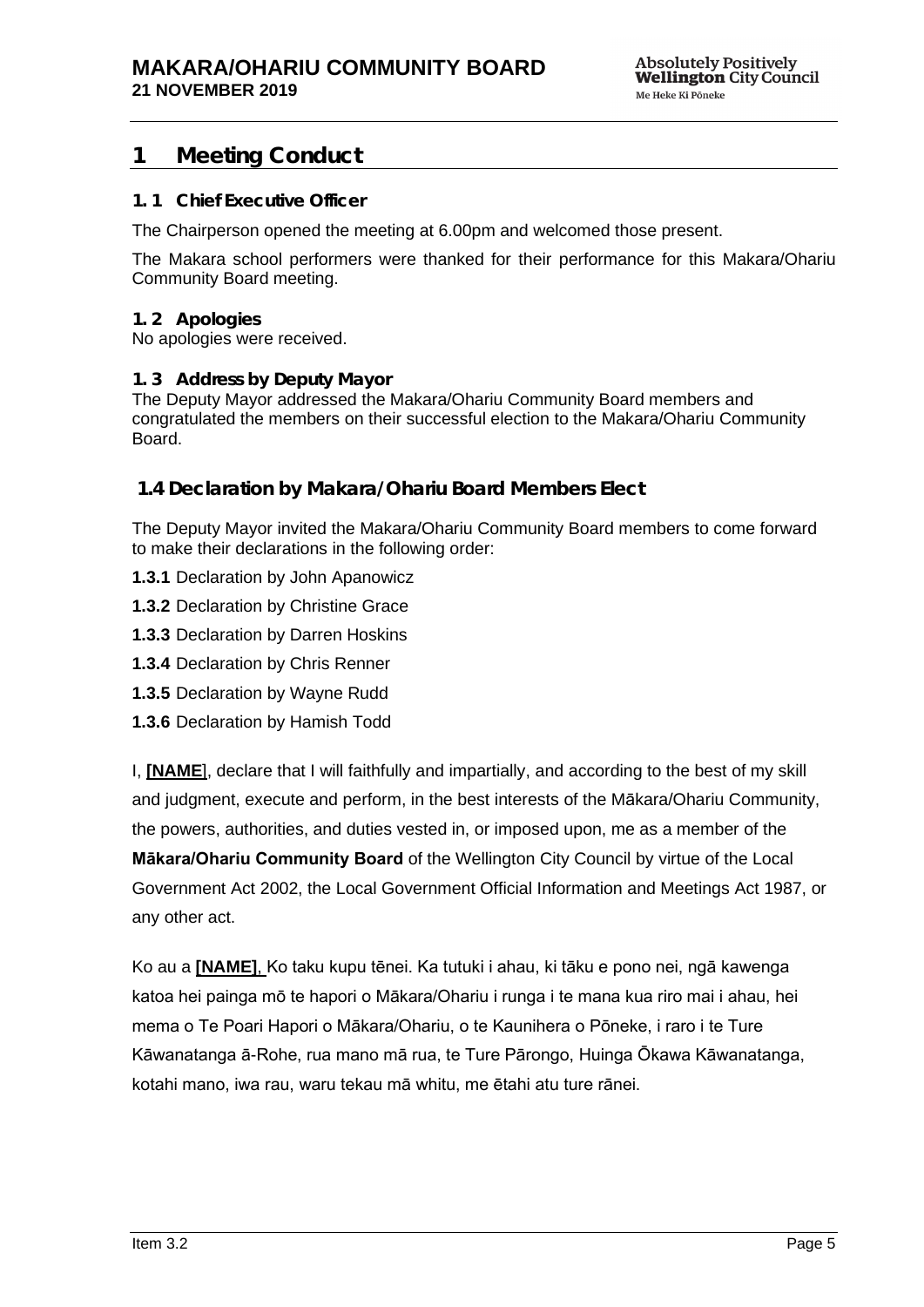# **1.5 General Explanation by the Chief Executive Officer**

The Chief Executive Kevin Lavery, provided a general explanation to the Makara/Ohariu Community Board members about their legal responsibilities under various pieces of legislation.

The Local Government Official Information and Meetings Act 1987:

This Act governs the availability of information and is based on the principle that information should be made publicly available, unless one or more specific withholding grounds apply. Matters relating to requests and release of information are administered by officers of the Council.

This Act also sets meeting procedures and requirements. These include:

- the requirement to give public notice of meetings;
- the public availability of the agenda and supporting papers for meetings of the Council, and its committees and subcommittees;
- the circumstances when the Council may resolve to exclude the public from meetings, and the procedure that must be followed in such circumstances; and,
- the responsibility of the Chair to maintain order at meetings.

There are certain other legislative provisions which affect elected members and which they must be aware of. These other laws are:

- i) Local Authorities (Members' Interests) Act 1968
- ii) Crimes Act 1961
- iii) Secret Commissions Act 1910
- iv) Health and Safety at Work Act 2015
- v) Financial Markets Conduct Act 2013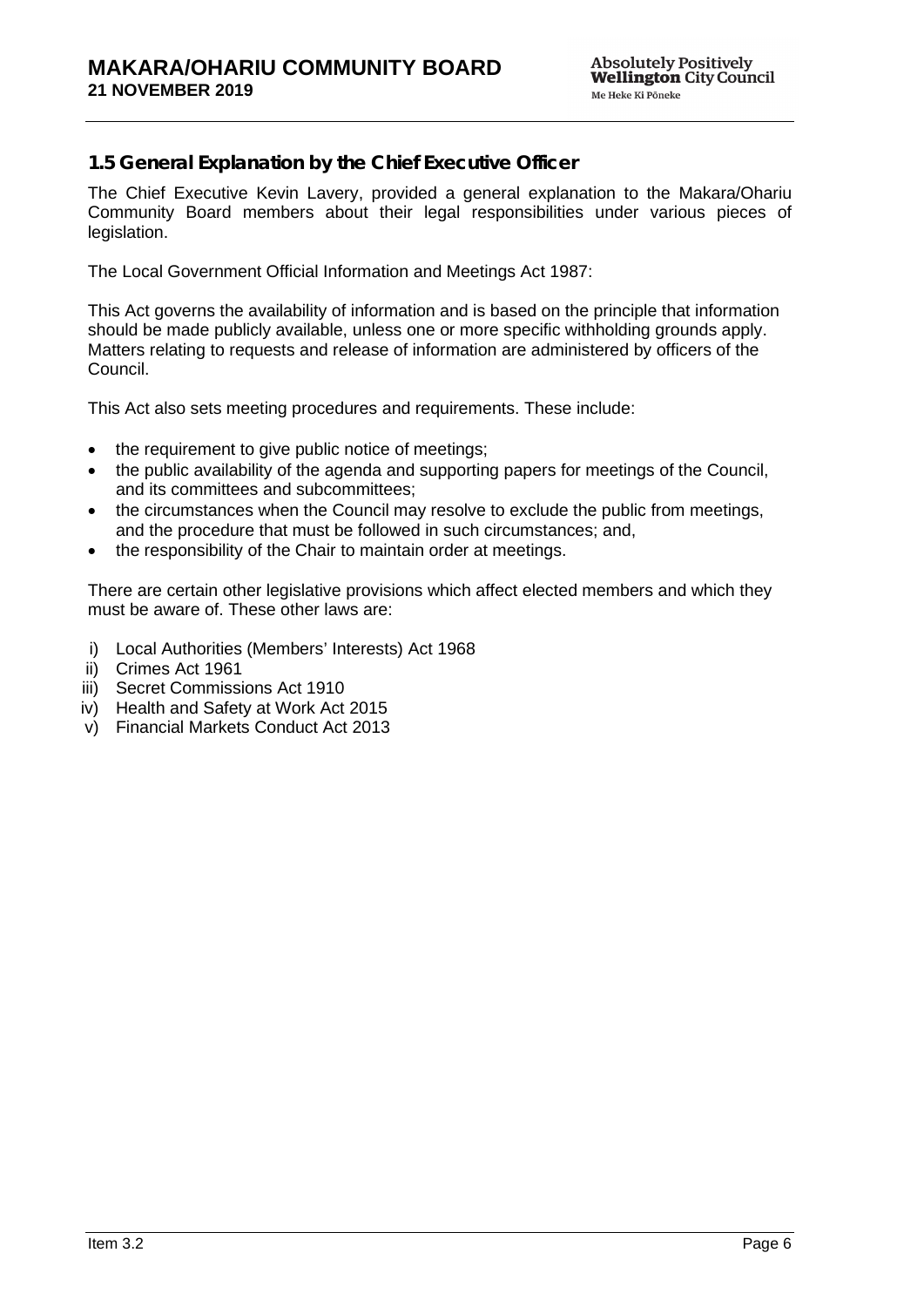# <span id="page-6-0"></span>**2. Reports**

# <span id="page-6-1"></span>**3.1 Election of Chair and Deputy Chair**

Chief Executive Kevin Lavery assumed the role of Chair for this agenda item for the election of a Chair and Deputy Chair.

## **Moved Christine Grace, seconded John Apanowicz**

# **Resolved**

That the Makara/Ohariu Community Board:

- 1. Receive the information.
- 2. Agree to nominate and appoint a member of the Makara/Ohariu Community Board as Chair for the 2019-2022 triennium.
- 3. Agree to nominate and appoint a member of the Makara/Ohariu Community Board as Deputy Chair for the 2019-2022 triennium.

**Carried**

Kevin Lavery called for the nominations for the appointment of the Chair.

## **Moved Christine Grace, seconded Wayne Rudd, the following motion:**

That the Makara/Ohariu Community Board:

2. Agree to nominate and appoint a **John Apanowicz** of the Makara/Ohariu Community Board as Chair for the 2019-2022 triennium.

**Carried**

John Apanowicz called for the nominations for the appointment of the Deputy Chair.

## **Moved John Apanowicz, seconded Chris Renner, the following motion:**

That the Makara/Ohariu Community Board:

3. Agree to nominate and appoint **Christine Grace** of the Makara/Ohariu Community Board as Deputy Chair for the 2019-2022 triennium.

**Carried**